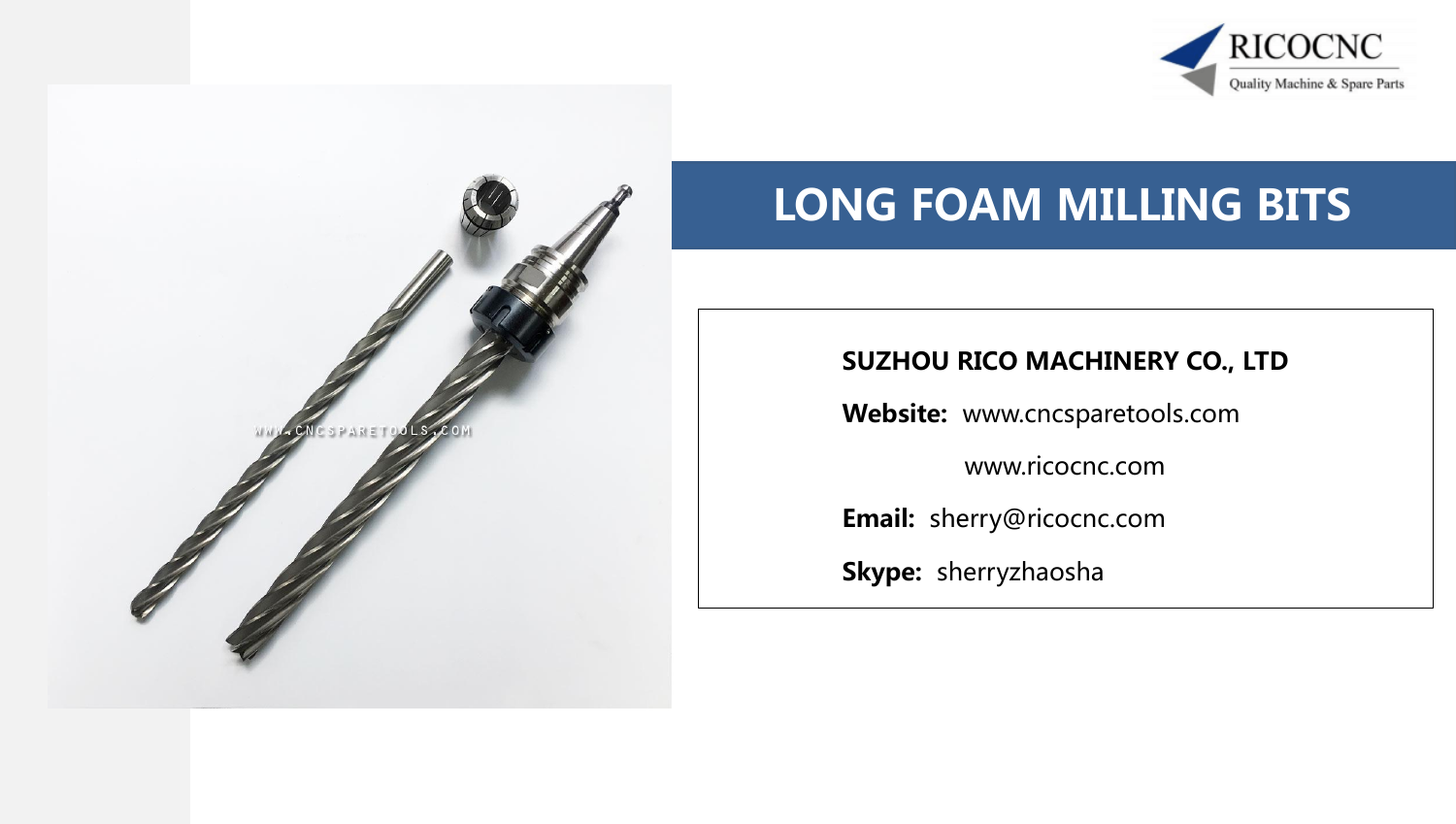

## Ball End and Flat End Long flute foam cutting router bits

 These long series foam end mill and ball nose router bits are widely used with robot milling machine and huge CNC router which used to cut molds from EPS foam, polyurethane foam, eva foam, plastic, etc.

 The long foam cutting tools are great for extended reach machining, deep foam cutting, sculpting big items, cnc routing foam. They are helpful mills for building cnc foam moulds,boat building and for advertising signs making.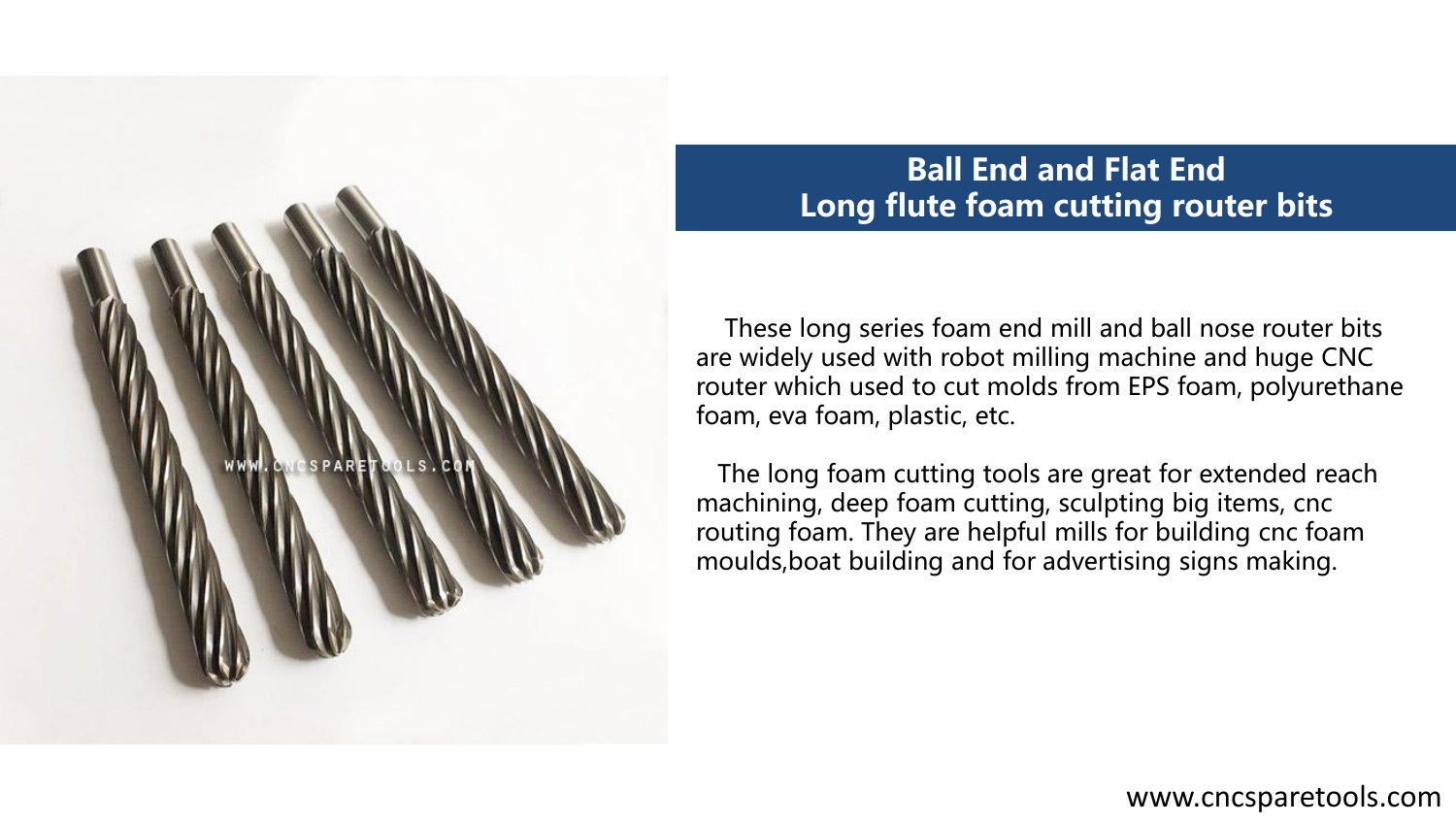## Long Foam Milling CNC Tools Features

1.High Speed Steel (HSS) hardness: HRC 61-64.5° 2.Sharp spiral blade for clear smooth finishing (4 flutes or 6 flutes or 8 flutes) 3.Extended Reach for deep foam cutting, carving and milling 4.Foam milling bits size could be DIY customized





#### **Foam Cutter Bits**

**Diameter:** 6mm, 8mm, 10mm, 12mm, 16mm, 20mm, 25mm, 30mm, 32mm, 40mm, etc.

#### www.cncsparetools.com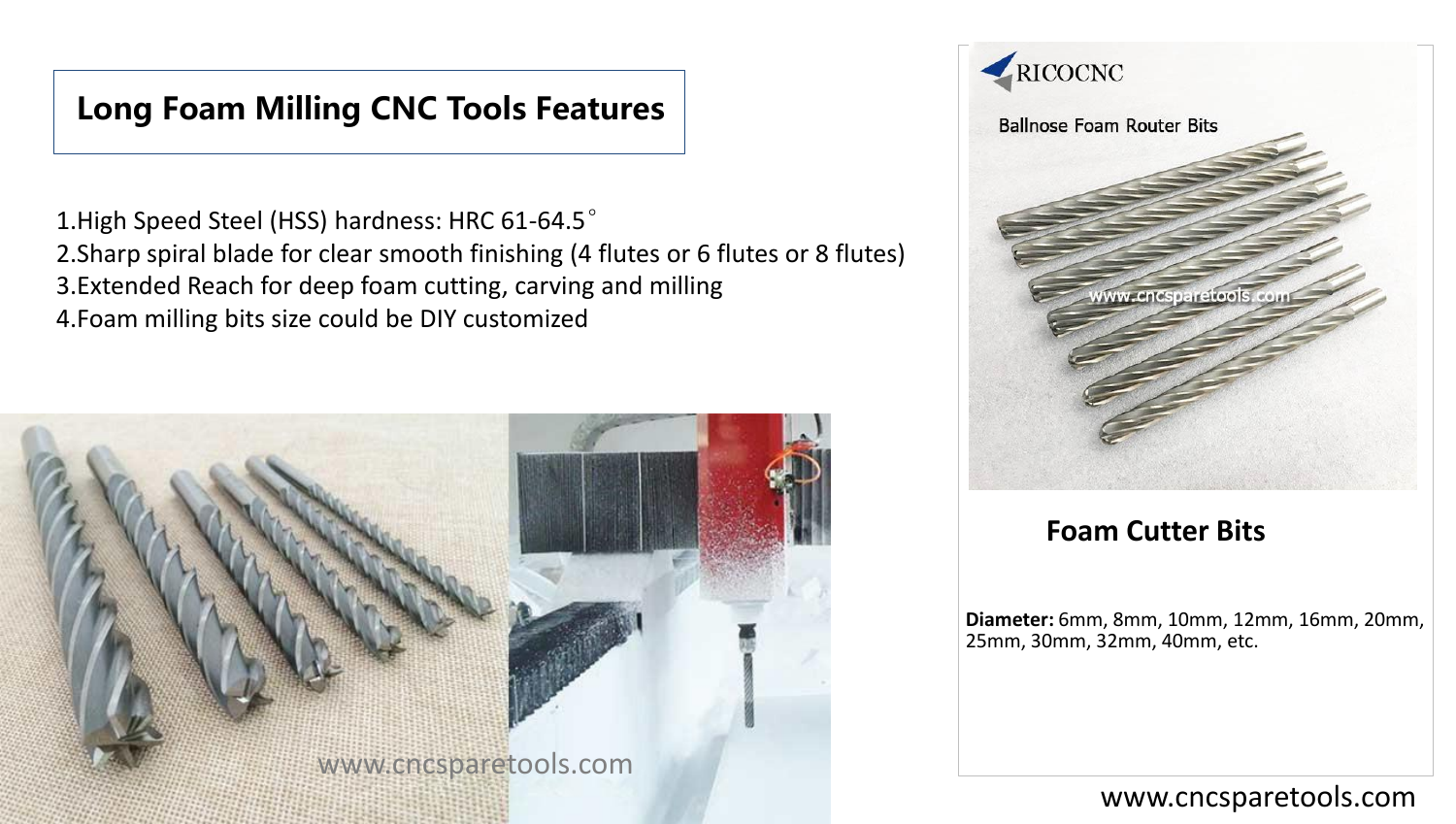

# APPLICATIONS **FOR** FOAM ROUTER BITS

www.cncsparetools.com

**[RicoCNC](https://www.ricocnc.com/)** specifically designed for milling Poly foam, Styrofoam, EPS, EVA, etc. Also can provide customized the foam mill bits as per customer's needs.

Ball nose, conical tapered bits, and flat square end mill foam mills are available

www.cncsparetools.com